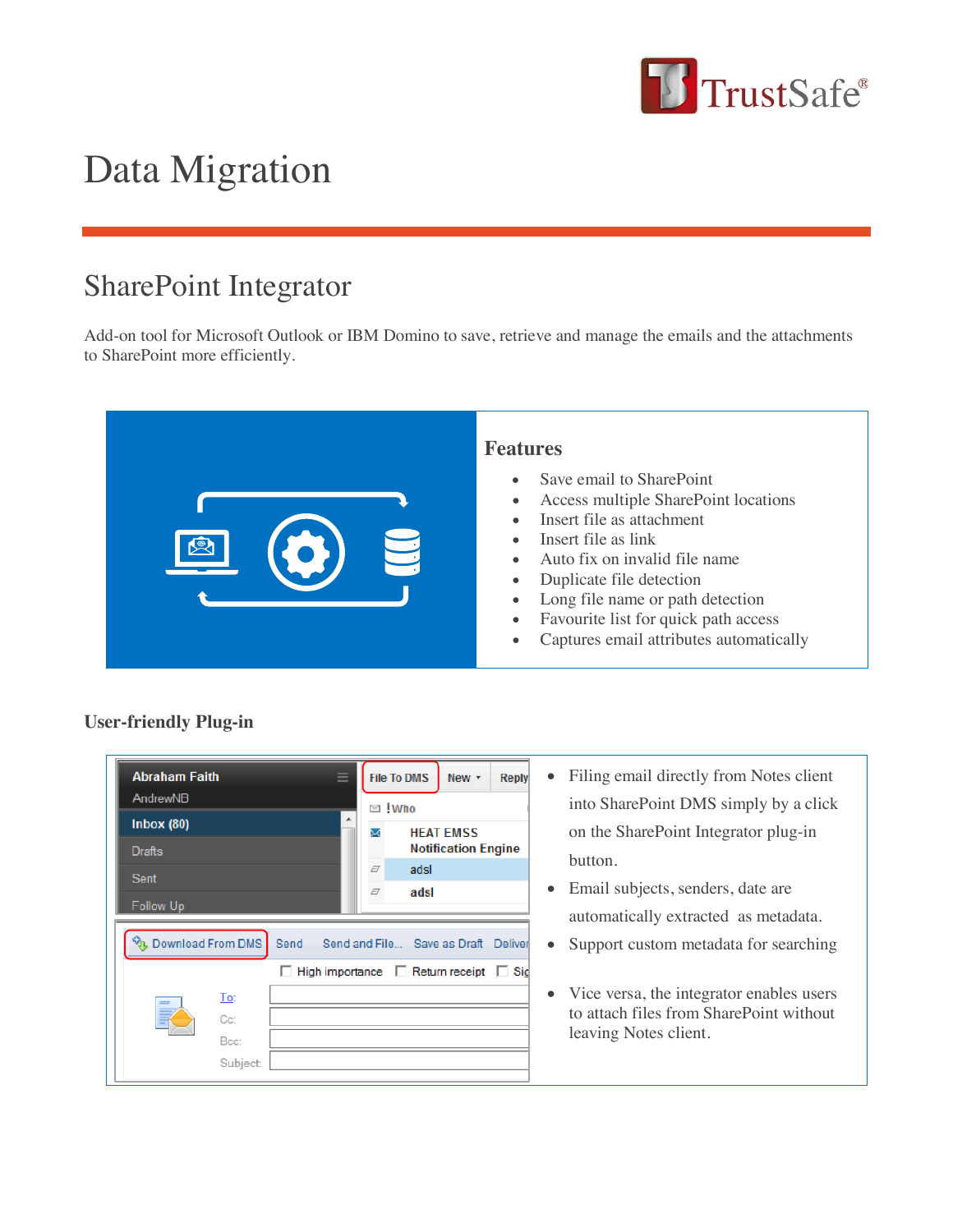

- Users can place the attachment in the path they want.
- Save different SharePoint locations in their favourite list.